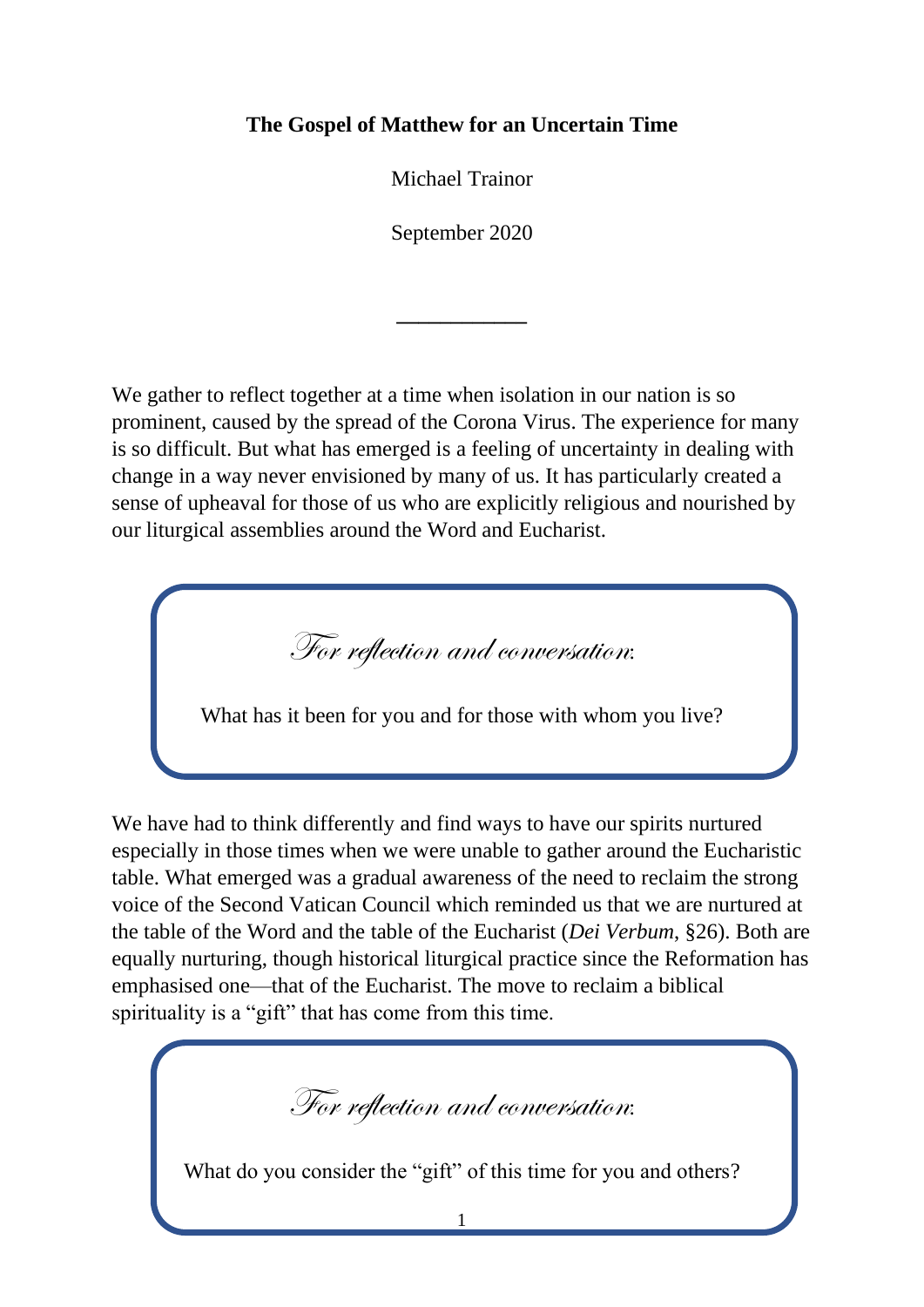This leads me to consider two points.

The first is the gift that Matthew's Gospel is for us at this time. The Gospel can enable us to deepen our reflection on the experience of being in social isolation. It can also offer us insights into how we might be as move into a new virus-free era. Below I touch on three insights from the Gospel pertinent to our time and at the end draw together their relevance.

The second is a consideration of the very crucible from which Matthew's Gospel was fashioned. Scholarship would affirm that the Gospel was penned for Jewish Jesus followers in the late first century CE (around 85 CE) still reeling from the experience of the major religious and theological upheaval caused by the Roman destruction of the Temple a generation earlier. For these faithful Jews—and for all Jews—this cataclysmic event created deep anguish and uncertainty. With the institutional symbol of Jewish faith destroyed, how could they survive and live into the future? A similar question has been posed amongst Catholics deprived of the celebration of the Eucharist. But what emerged from the 70sCE, as for our "Corona" time, has been a renewed expression of faith suitable for new circumstances, that draws on the reservoir of a rich tradition that can nurture an unknown future.

For reflection and conversation:

Why do you think many feel anxiety and uncertainty today?

What has it been like for Catholics you know, even members of your local faith community?

What has been sustaining or nurturing for you in this time?

Matthew's Gospel was that response for those Jewish-Jesus followers. The evangelist sought to bolster the main tenets of Jewish faith through highlighting the Jewishness and Torah-style teaching authority of Jesus. Matthew presents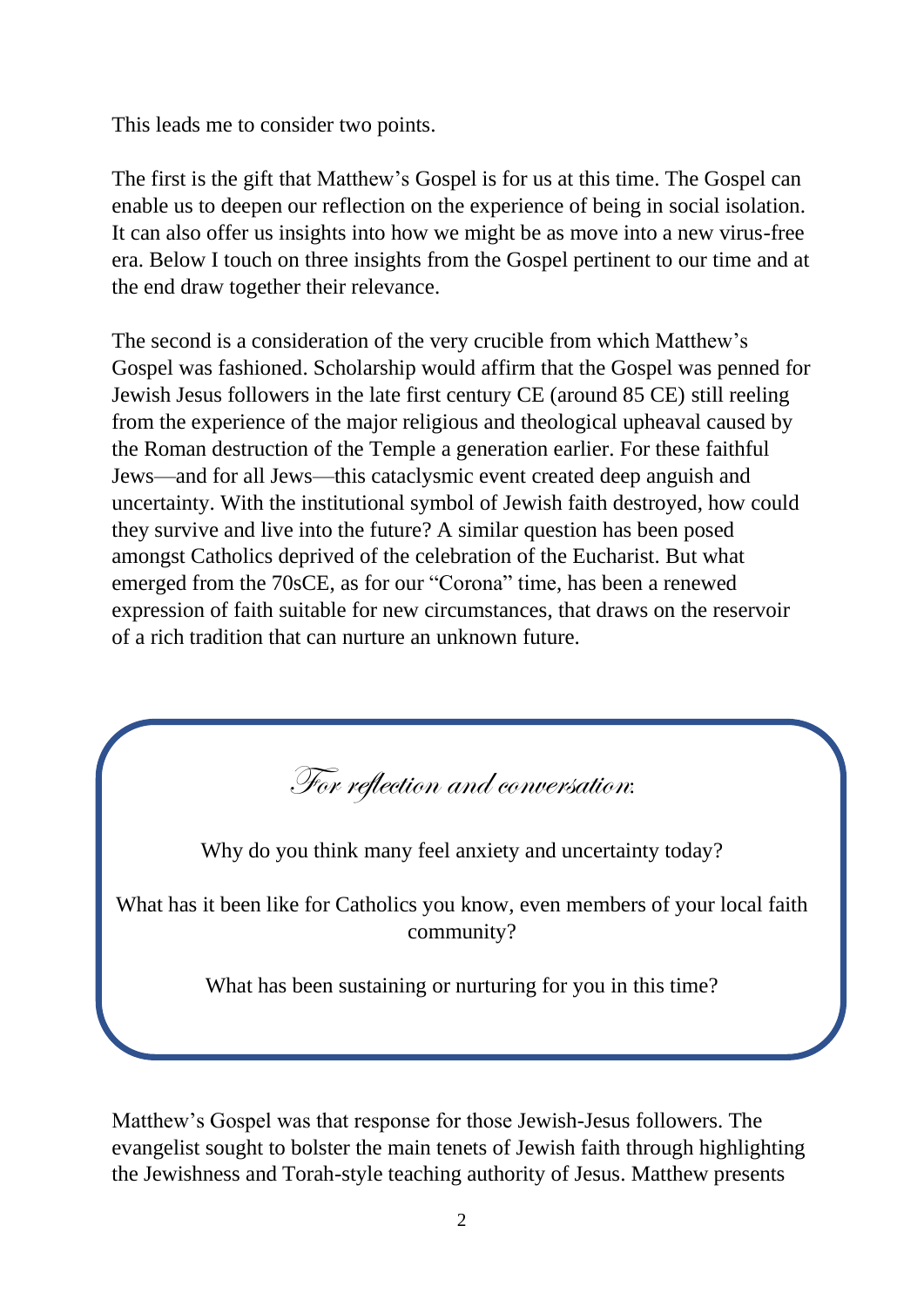Jesus as a rabbinic teacher like Moses with an authority to interpret the Torah for new circumstances faced by the Gospel audience in a way that was different from and in tension with the Temple authorities. A key group in the Gospel are Jesus' antagonists, the Pharisees. They malign him and participate in the group of Jewish leaders who will eventually bring about his execution.

It is important, however, for contemporary readers to note that Matthew's portrait of the Pharisees and Jesus' response to them is not a twitter feed or 'live-streaming' of actual events in the life of the Galilean Jesus of the 30s. Rather, the tension is reflective of the post-70 CE era when Matthew is writing the Gospel at a time of inter-religious conflict. This gets retrojected on to the Gospel narrative. At the time of the Gospel writing, the leaders of the Jesus movement regarded the Jewish leaders, the Pharisees, as renegades. They enabled Judaism to survive the Temple debacle, but they did not, as a whole, join the Jesus movement. This disappointment and their failure become central to their characterisation in Matthew. Historically, the agenda of Jesus and the Pharisees would have been closely aligned. Both were concerned with the renewal of the Torah and the ongoing authentic life of the Jewish people, especially in times of suffering and struggle. Unfortunately, none of this is remembered by some contemporary readers/listeners who presume that the Gospels are CCTV recordings of actual events.

For reflection and conversation:

Have there been any disappointments, as well as delights, for you over this time that you would like to share?

While a comprehensive study of Matthew's Gospel is impossible in such a short reflection, *four insights* are worth pondering and pertinent to our pandemic experience.

First, Matthew's style is to reshape the received Gospel tradition inherited from Mark's earlier Gospel. Matthew adds to Mark, builds up Jesus' Jewish portrait, introduces the Gospel with a birth story and infancy narrative (Mt 1-2) that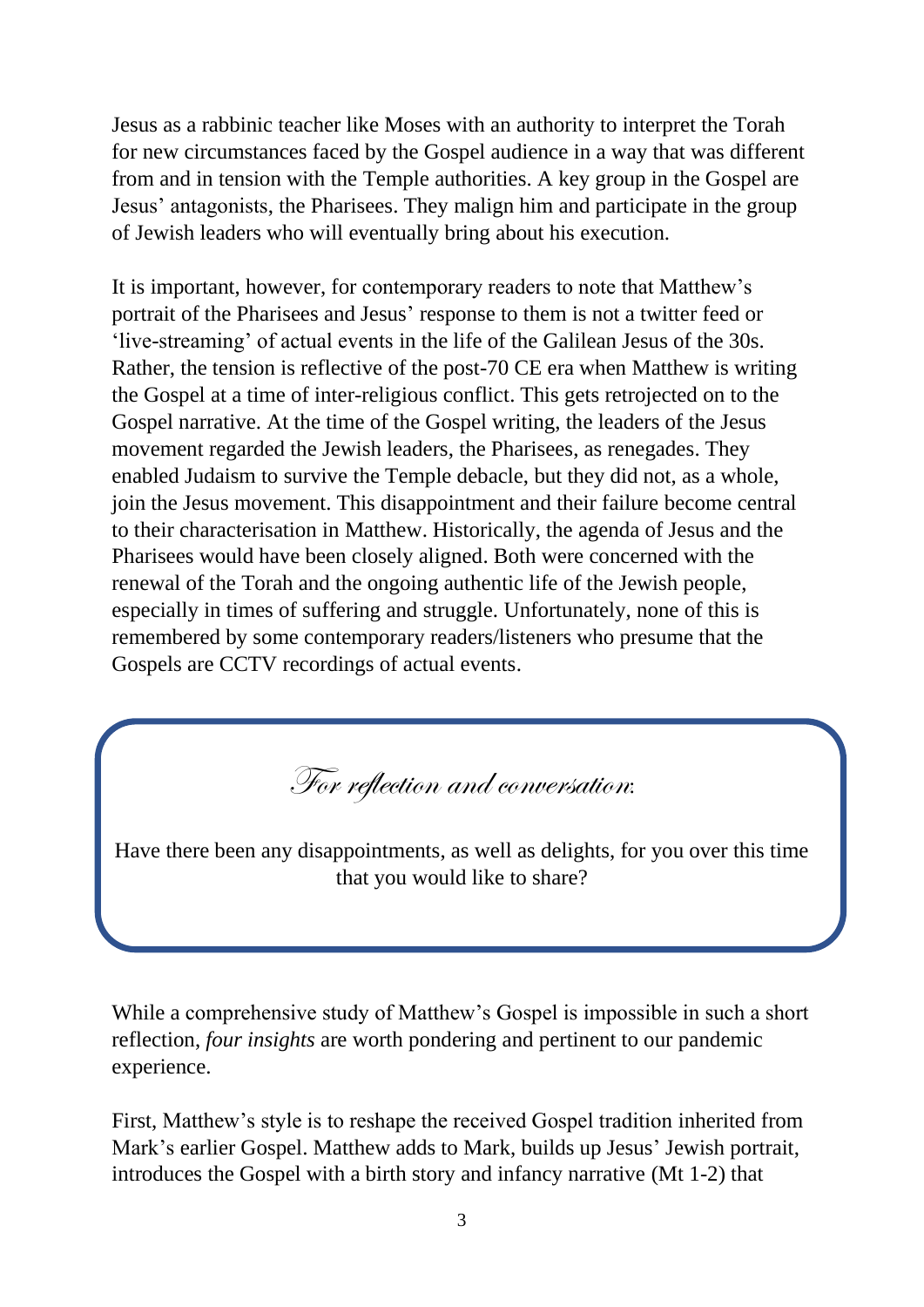echoes or parallels Israel's story in its Egyptian sojourn, Exodus and final exile in Babylon. Matthew wants to assure the Gospel audience that this Jesus knows and lives out of the story of Israel. Jesus is a *faithful* Israelite.

The little detail that Matthew has that, on the return of Mary, Joseph and Jesus from Egypt, they cannot go back to their hometown of Bethlehem because of the diabolical and threatening presence of Herod's son. They must live out their time in Nazareth (Mt 2.19-23). Nazareth, then, in Matthew's Gospel is the symbol of exile from which the rest of Gospel narrative unfolds. To the Gospel audience, this is their experience—exiled from the securities of their religious heritage. Matthew's Jesus, though tempted to deny his fidelity to the God of Israel (Mt 4.1-11) will offer them assurance and direction as they reflect on how they might engage their unknown future. Further, Matthew inserts into Mark's outline five blocks of Jesus-teaching, reminiscent of the Torah with its five books (Mt 5.1-7.27; 10.5-42; 13.1-52; 18.1-35; 24.3-25.46). In a time of upheaval and uncertainty Matthew brings the Gospel's audience back to their faith tradition and story. Through this the evangelist reminds them that God's covenantal fidelity is unwavering.

For reflection and conversation:

Where and amongst whom have you found fidelity being lived out?

Second, in the birth narrative, Joseph learns that his betrothed is pregnant and that he is not the father (Mt 1.18). He has several choices open to him and struggles with how he should act. Finally he decides—against the usually Torah-prescribed option of publicly shaming her (Deut 22.20)—to divorce her privately (Mt 1.19). This would free her to marry the father of the child. His conflict of conscience is eased by the angelic direction given him "in a dream" to take Mary as his wife (Mt 1.20). He is told that the child is from the Holy Spirit. He is to name the child "Jeshuah" – a play on the words "God saves" (Mt 1.21). This naming indicates the future role which the child will play in the rest of the Gospel as Jesus reveals God's saving action through what he will say and do.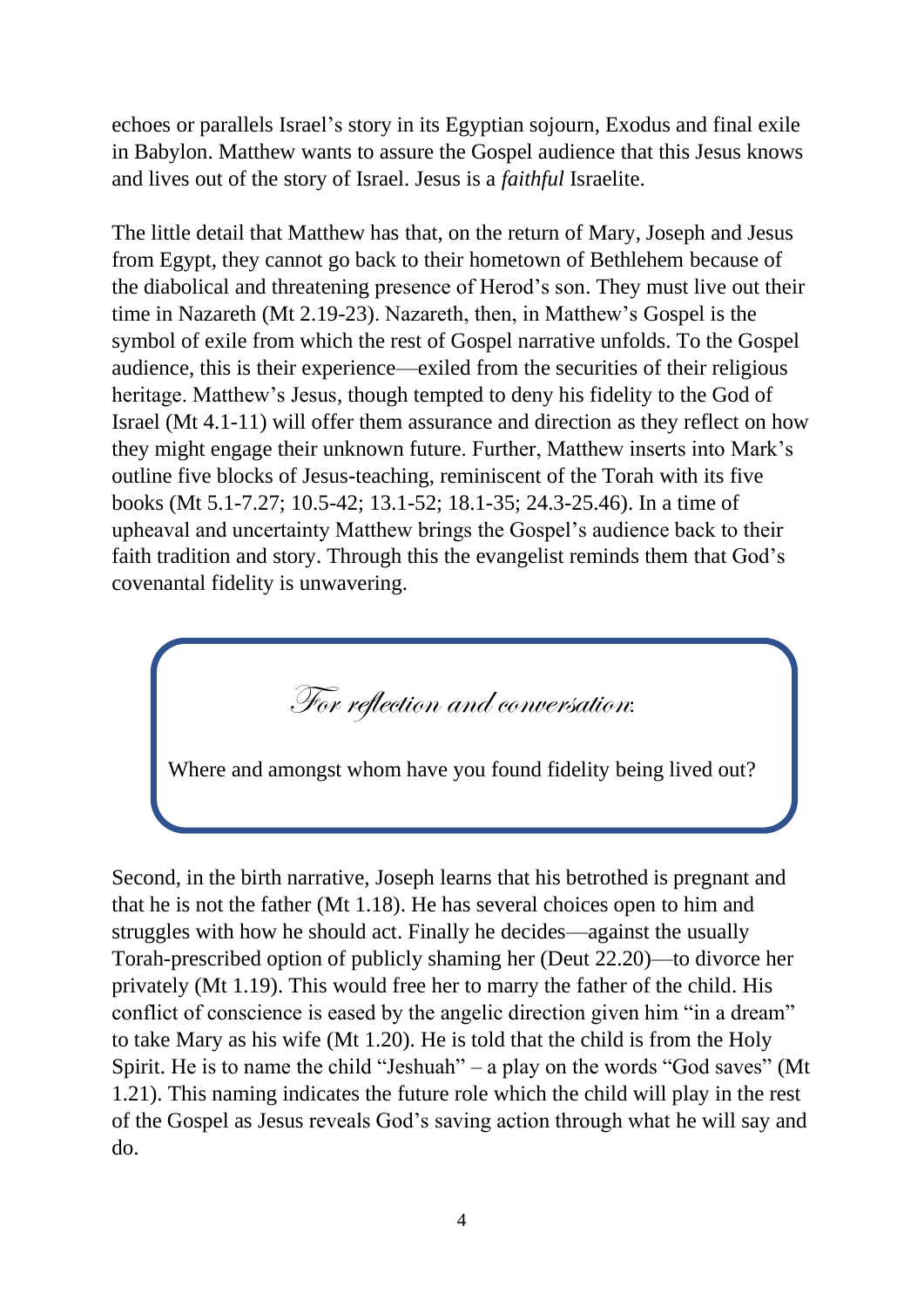The episode concludes with a quote from Isaiah 7.14: "Look, the virgin shall conceive and bear a son, and they shall name him Emmanuel" (Mt 1.23). The quote acknowledges the link which the child's birth will have the prophetic tradition of the First Testament and that his presence is a reminder of "Emmanuel", "God with us". In the final verses of the Gospel, as the Risen Jesus gathers the "eleven" at the mountain—Matthew's preferred location of divine revelation and teaching—he commissions them "to make disciples of all nations…And remember, I am with you always, to the end of the age" (Mt 28.20). This promise of divine presence frames the Gospel, of God being "with us" in the person of Jesus. No matter what cataclysm is experienced, God remains faithful and ever present.

For reflection and conversation:

What would it mean for you to know and believe that, in this time and with what the local faith community is going through, that God is with you and all those you love, that God remains faithful and is ever present?

Third, as Matthew reflects on the future and seeks to offer a realistic picture of leadership, two stories come to mind. The first is the story in which Jesus feeds a hungry crowd (Mt 14.13-21). The disciples (symbolic representatives of the leaders of Matthew's Gospel household) notice that a large crowd has gathered in a desert place and the day is getting late. They suggest Jesus dismiss them so that they go to villages to purchase food. They see an economic solution to the problem. Instead, Jesus turns the tables back to the disciples—they are to feed the crowd instead. What emerges is the need for the disciples to gather the crowd in small households around the eucharistic action of Jesus. The second story follows immediately, as Jesus walks on water towards his anguished and struggling disciples in a boat alone and far from land (Mt 14.22-33). As Jesus draws close to the disciples and assures them of God's presence ("Courage! I am! Do not be afraid" Mt 14.27), Peter seeks to join Jesus on the water. The results of his bravado are quite telling and remind Matthew's audience that leadership (symbolised in the figure of Peter) needs always to be focused on Jesus—otherwise it will sink into the waters.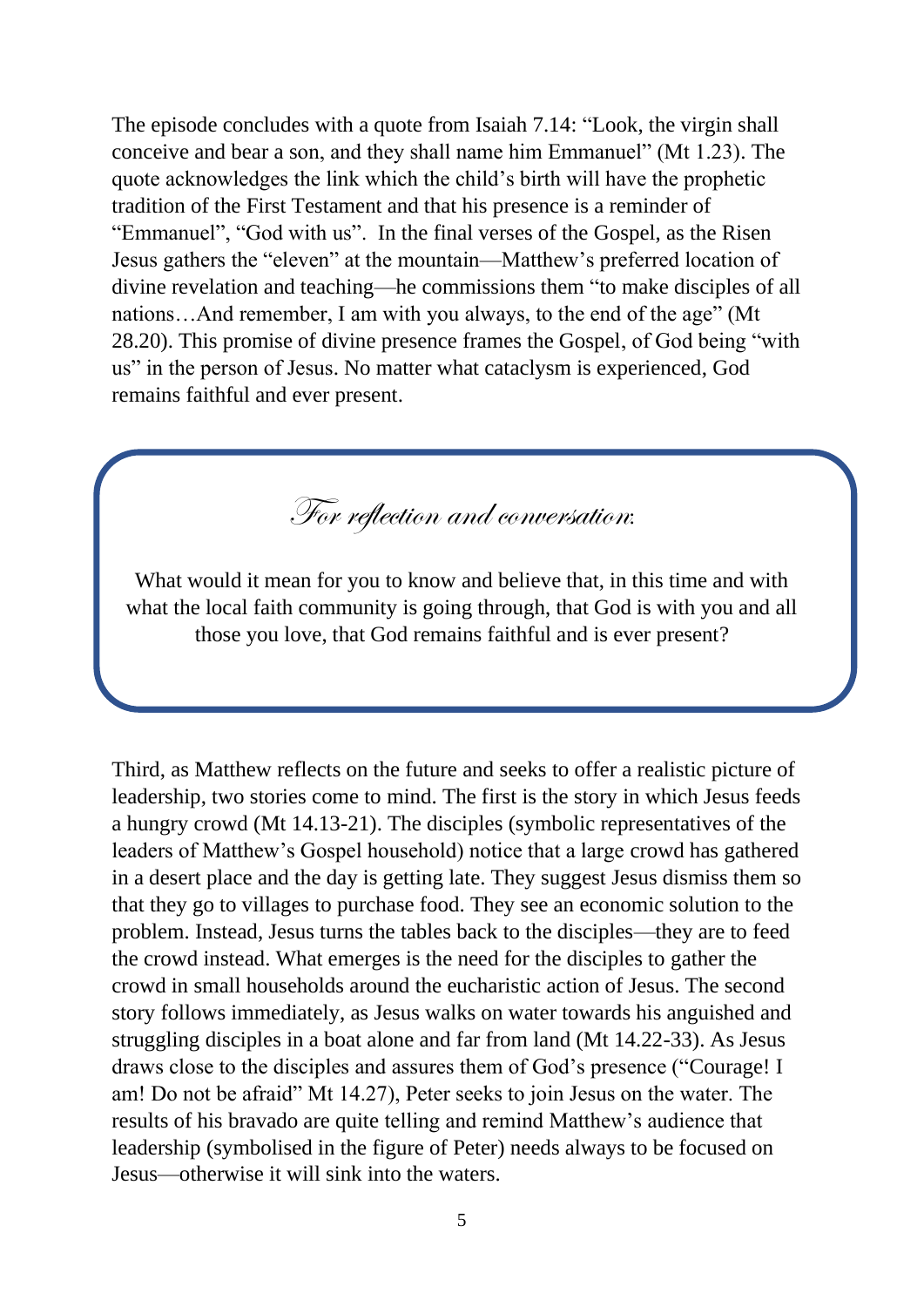For reflection and conversation:

What kind of leadership and leaders would you like to see in the local faith community? What formation would such leaders need?

Fourth, the story of Jesus' death and resurrection (Mt 26.1-28.20) is the narrative lens through which everything in the Gospel is heard and read. Everything in Matthew leads to this event. After Jesus' death, Joseph of Arimathea requests his body from Pilate, wraps it in cloth and places it in a rock-hewn tomb (Mt 27.57-60). This is observed by Mary Magdalene and the "other Mary" (Mt 27.61). Later, Pilate posts guards at the tomb to ensure that the body is not stolen with deception from his disciples (Mt 27.62-66). At dawn on the day after the Sabbath the two women come simply "to see" the tomb (Mt 28.1). An earthquake occurs as an angel descends from the heavens, rolls back the stone and sits upon (Mt 28.2). The very object that has guarded the body of Jesus is overcome by the presence of this heavenly clothed angelic being whose action is cosmically effective through Matthew's narrative symbol of the "earthquake". Matthew then notes the reaction of the guards, the human symbols of royal power and military control: "And for fear of him the guards *quaked* and became like the death" (Mt 28.4).

The linguistic connection that Matthew makes between the earthquake which heralds the angelic presence, the classic biblical representative of God, and the "quaking" of the guards is clear. They become like the very being they are supposed to be guarding in an act of divine reversal. Their powerlessness leads to the announcement of Jesus' resurrection and the Gospel's highpoint: "Do not be afraid; I know that you are looking for Jesus who was crucified. He is not here; for he has been raised" (Mt 28.5-6). Matthew's alteration of the Markan source for the story of the resurrection is noticeable. The proclamation of resurrection and the attestation of God's witness to the suffering and crucified Jesus surprisingly reverses and disarms military might. In other words, for Matthew's audience no upheaval or oppressive circumstance can prevent the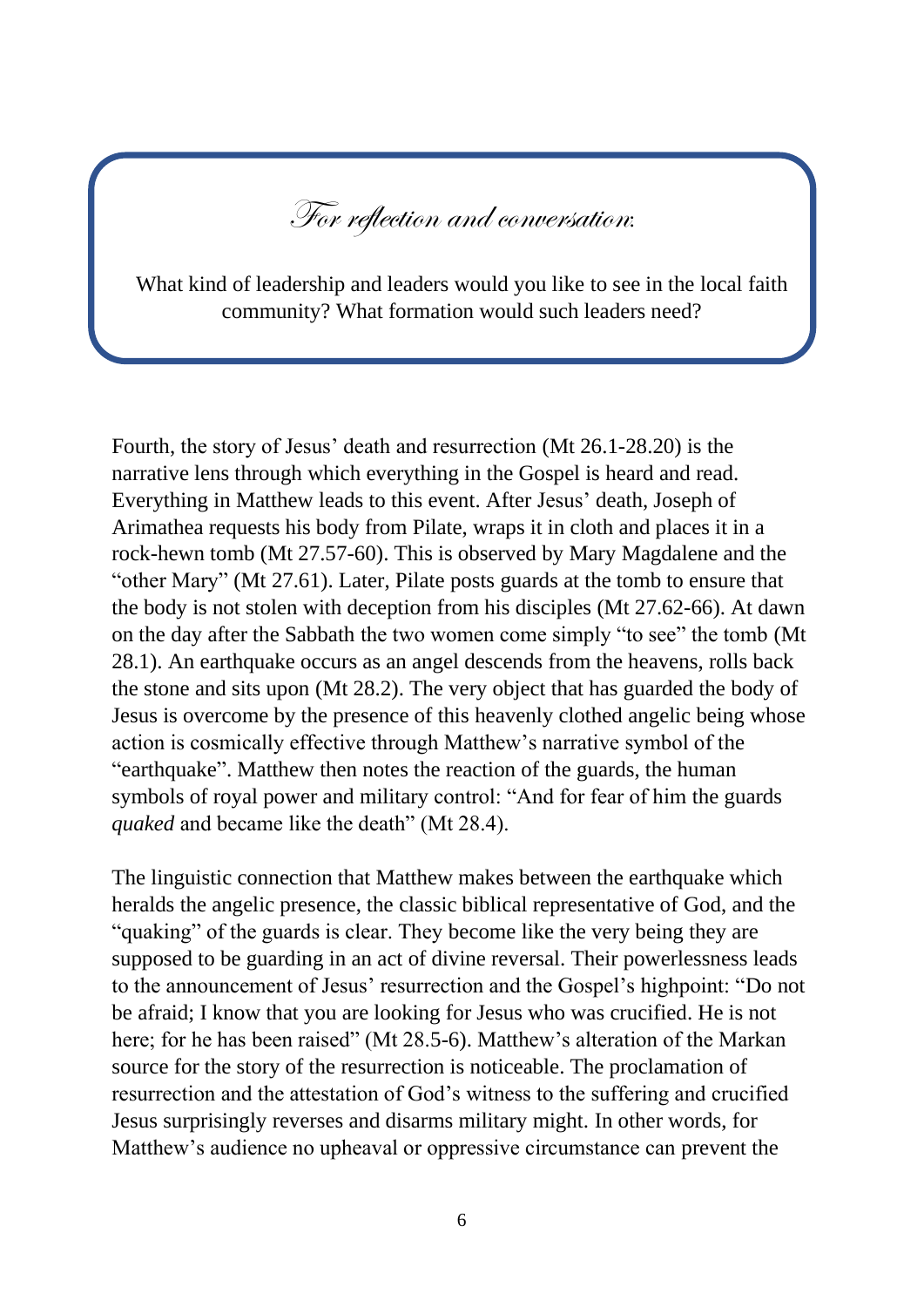action of God. The resurrection story is Matthew's theological affirmation of this.

For reflection and conversation:

What would you like to see happen within the local faith community that would help deepen your spirit of joy and communion with each other?

Let me summarise how these four insights—drawn from the opening and closing chapters of the Gospel—might be relevant for us today. No matter what circumstances we face as a local faith community or globally, either in terms of military oppression, pandemic, environmental abuse or church scandal, Matthew's Gospel offers important and ever relevant wisdom. We don't know what awaits. No one predicted the pandemic. However, three insights clearly emerge from Matthew's Gospel, even granting the very limited observations offered above.

The first is the importance of returning to our faith tradition and sources. The quest for theological education and biblical literacy becomes ever more pressing in "uncertain times". We need to move more vigorously into public faith education in all our different ecclesial contexts and affirm the "sensus fidelium", the common faith-sense of God's people. The faith tradition of the Catholic community that has enlivened and sustained so many over decades (a century?) is a rich source to which it is important to return.

Second, we need to be reminded of the ongoing presence of God amid what we experience. Matthew's conviction of "God with us" that frames the Gospel's narrative is one theological insight that the evangelist offers to an audience disoriented by the historical and theological realities at the time the Gospel was written. The same holds true today. God is with you as you discern your future.

Third, Matthew's redaction of Mark's original story of Jesus' resurrection emphasises that God's presence and power to subvert and surprise is not determined or controlled by those with power and might—no matter how esteemed that power might appear to be. The "quaking" of the tomb's guards is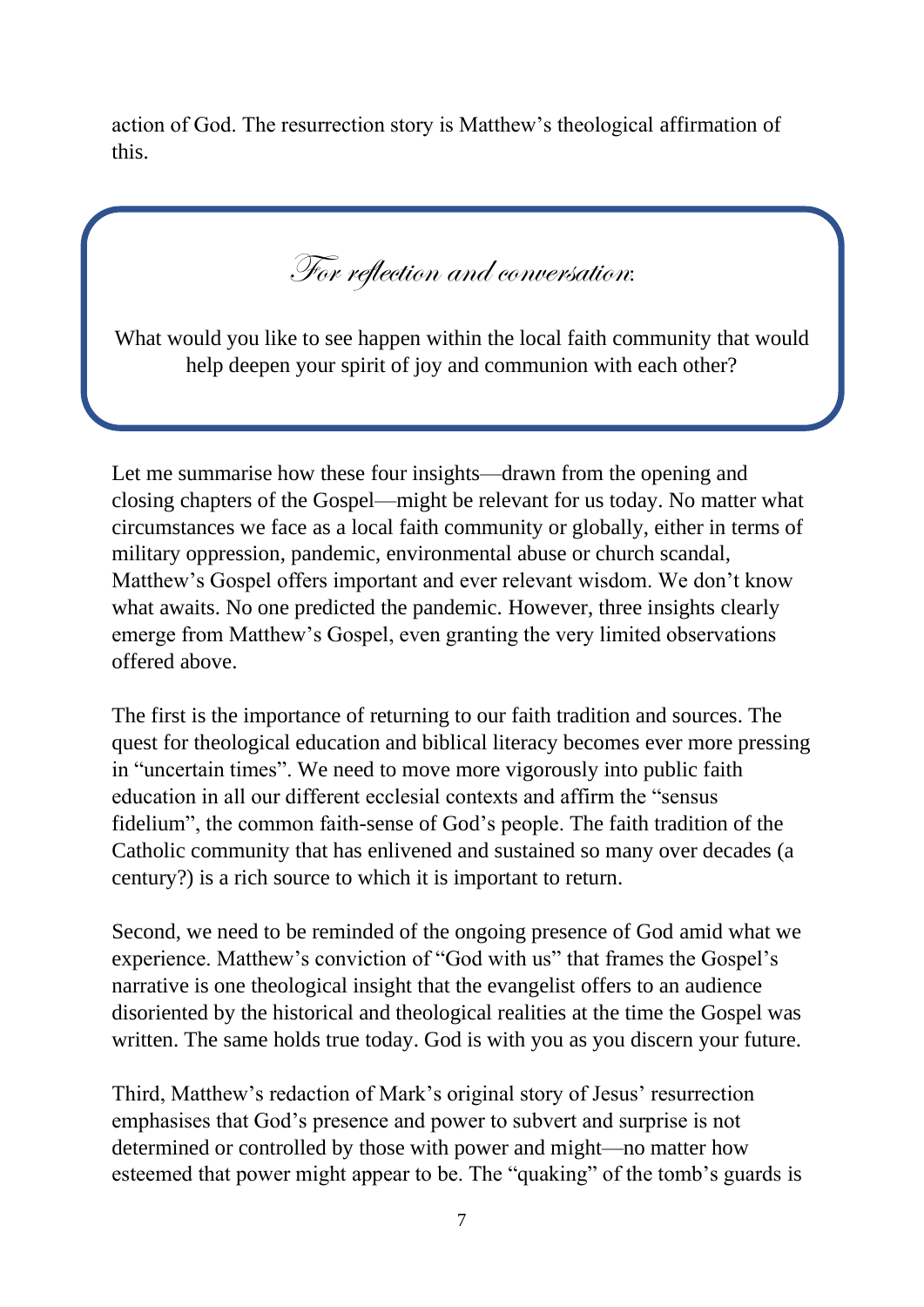a small but pertinent narrative reminder of the overwhelming nature of our God who can roll back blocking stones and resurrect the dead. God can still surprise you and the local faith community.

These are only three contributions which Matthew's Gospel can offer us. But its ability to speak across the centuries into different social and cultural contexts of our world affirm the eternal validity of the Word of God revealed through the Gospel to nurture and reassure. This is Matthew's gift to us as we continue to proclaim, ponder and reflect upon it in these "uncertain" times.

For reflection and conversation:

As you look back over this reflection and study of Matthew what gives you hope, what sustains you, what do you look forward to?

> © Michael Trainor September 2020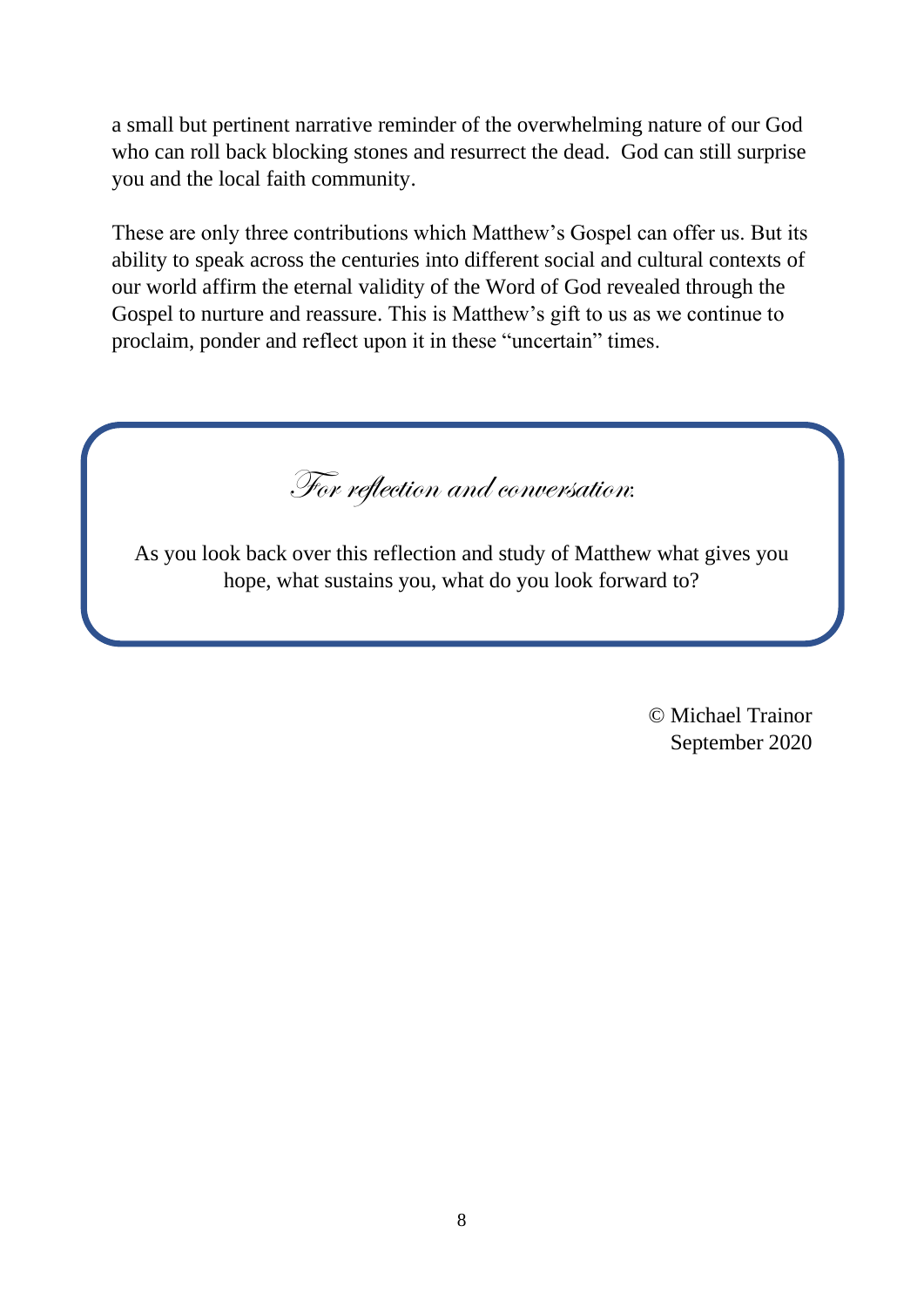Matthew 1:18-25

<sup>18</sup> Now the birth of Jesus the Messiah took place in this way. When his mother Mary had been engaged to Joseph, but before they lived together, she was found to be with child from the Holy Spirit.<sup>19</sup> Her husband Joseph, being a righteous man and unwilling to expose her to public disgrace, planned to dismiss her quietly. <sup>20</sup> But just when he had resolved to do this, an angel of the Lord appeared to him in a dream and said, "Joseph, son of David, do not be afraid to take Mary as your wife, for the child conceived in her is from the Holy Spirit. <sup>21</sup> She will bear a son, and you are to name him Jesus, for he will save his people from their sins." <sup>22</sup> All this took place to fulfill what had been spoken by the Lord through the prophet:

 $23$  "Look, the virgin shall conceive and bear a son,

and they shall name him Emmanuel,"

which means, "God is with us."<sup>24</sup> When Joseph awoke from sleep, he did as the angel of the Lord commanded him; he took her as his wife, <sup>25</sup> but had no marital relations with her until she had borne a son; and he named him Jesus.

Matthew 2:19-23

<sup>19</sup> When Herod died, an angel of the Lord suddenly appeared in a dream to Joseph in Egypt and said,  $20$  "Get up, take the child and his mother, and go to the land of Israel, for those who were seeking the child's life are dead."<sup>21</sup> Then Joseph got up, took the child and his mother, and went to the land of Israel.<sup>22</sup> But when he heard that Archelaus was ruling over Judea in place of his father Herod, he was afraid to go there. And after being warned in a dream, he went away to the district of Galilee. <sup>23</sup> There he made his home in a town called Nazareth, so that what had been spoken through the prophets might be fulfilled, "He will be called a Nazorean"

Matthew 4:1-11

<sup>1</sup> Then Jesus was led up by the Spirit into the wilderness to be tempted by the devil.<sup>2</sup> He fasted forty days and forty nights, and afterwards he was famished.<sup>3</sup> The tempter came and said to him, "If you are the Son of God, command these stones to become loaves of bread."

<sup>4</sup> But he answered, "It is written,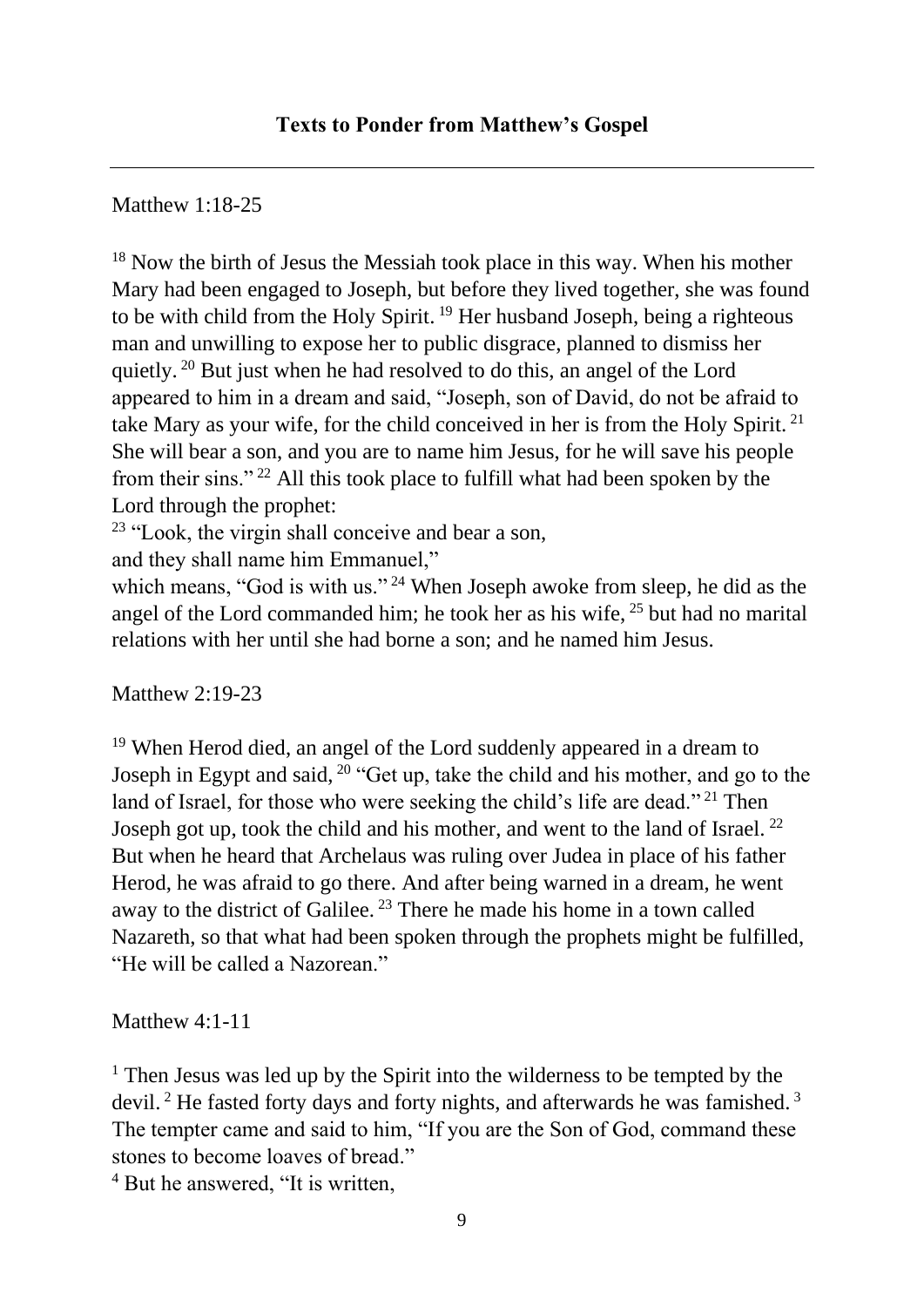'One does not live by bread alone,

but by every word that comes from the mouth of God.' "

<sup>5</sup> Then the devil took him to the holy city and placed him on the pinnacle of the temple,

<sup>6</sup> saying to him, "If you are the Son of God, throw yourself down; for it is written,

'He will command his angels concerning you,'

and 'On their hands they will bear you up,

so that you will not dash your foot against a stone.' "

7 Jesus said to him, "Again it is written, 'Do not put the Lord your God to the test.'"

<sup>8</sup> Again, the devil took him to a very high mountain and showed him all the kingdoms of the world and their splendor; <sup>9</sup> and he said to him, "All these I will give you, if you will fall down and worship me."

<sup>10</sup> Jesus said to him, "Away with you, Satan! for it is written,

'Worship the Lord your God,

and serve only him.'"

 $11$  Then the devil left him, and suddenly angels came and waited on him.

## Matthew 14:13-21

<sup>13</sup> Now when Jesus heard this, he withdrew from there in a boat to a deserted place by himself. But when the crowds heard it, they followed him on foot from the towns. <sup>14</sup> When he went ashore, he saw a great crowd; and he had compassion for them and cured their sick. <sup>15</sup> When it was evening, the disciples came to him and said, "This is a deserted place, and the hour is now late; send the crowds away so that they may go into the villages and buy food for themselves." <sup>16</sup> Jesus said to them, "They need not go away; you give them something to eat."<sup>17</sup> They replied, "We have nothing here but five loaves and two fish." <sup>18</sup> And he said, "Bring them here to me." <sup>19</sup> Then he ordered the crowds to sit down on the grass. Taking the five loaves and the two fish, he looked up to heaven, and blessed and broke the loaves, and gave them to the disciples, and the disciples gave them to the crowds. <sup>20</sup> And all ate and were filled; and they took up what was left over of the broken pieces, twelve baskets full.<sup>21</sup> And those who ate were about five thousand men, besides women and children.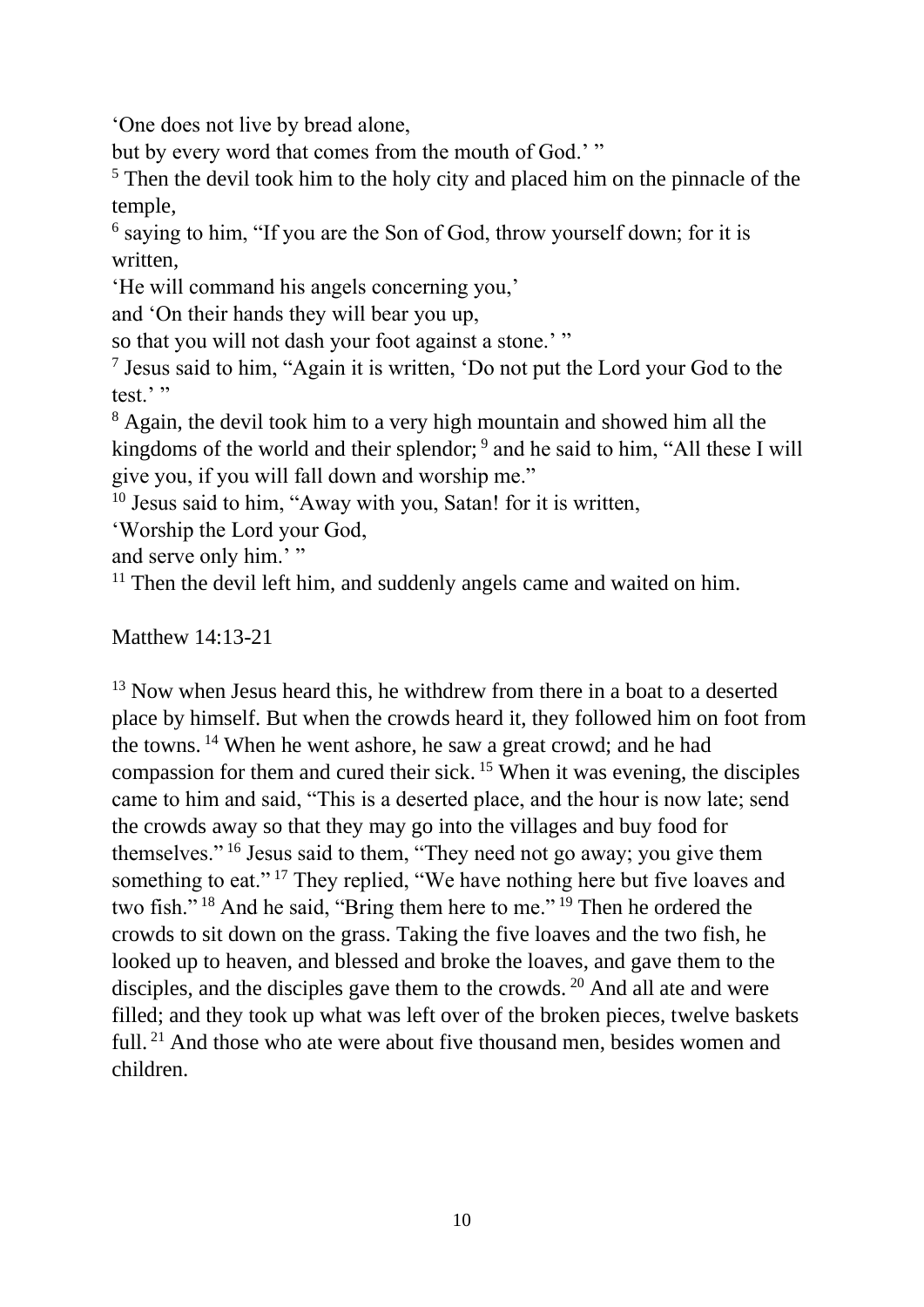## Matthew 14:22-33

 $22$  Immediately he made the disciples get into the boat and go on ahead to the other side, while he dismissed the crowds. <sup>23</sup> And after he had dismissed the crowds, he went up the mountain by himself to pray. When evening came, he was there alone, <sup>24</sup> but by this time the boat, battered by the waves, was far from the land, for the wind was against them. <sup>25</sup> And early in the morning he came walking toward them on the sea. <sup>26</sup> But when the disciples saw him walking on the sea, they were terrified, saying, "It is a ghost!" And they cried out in fear.  $27$ But immediately Jesus spoke to them and said, "Take heart, it is I; do not be afraid."

<sup>28</sup> Peter answered him, "Lord, if it is you, command me to come to you on the water."<sup>29</sup> He said, "Come." So Peter got out of the boat, started walking on the water, and came toward Jesus.<sup>30</sup> But when he noticed the strong wind, he became frightened, and beginning to sink, he cried out, "Lord, save me!" <sup>31</sup> Jesus immediately reached out his hand and caught him, saying to him, "You of little faith, why did you doubt?" <sup>32</sup> When they got into the boat, the wind ceased. <sup>33</sup> And those in the boat worshiped him, saying, "Truly you are the Son of God."

## Matthew 27:45-54

<sup>45</sup> From noon on, darkness came over the whole land until three in the afternoon. <sup>46</sup> And about three o'clock Jesus cried with a loud voice, "Eli, Eli, lema sabachthani?" that is, "My God, my God, why have you forsaken me?" <sup>47</sup> When some of the bystanders heard it, they said, "This man is calling for Elijah." <sup>48</sup> At once one of them ran and got a sponge, filled it with sour wine, put it on a stick, and gave it to him to drink. <sup>49</sup> But the others said, "Wait, let us see whether Elijah will come to save him."<sup>50</sup> Then Jesus crying again with a loud voice breathed his last. <sup>51</sup> At that moment the curtain of the temple was torn in two, from top to bottom. The earth shook, and the rocks were split. <sup>52</sup> The tombs also were opened, and many bodies of the saints who had fallen asleep were raised.<sup>53</sup> After his resurrection they came out of the tombs and entered the holy city and appeared to many. <sup>54</sup> Now when the centurion and those with him, who were keeping watch over Jesus, saw the earthquake and what took place, they were terrified and said, "Truly this man was God's Son!"

Matthew 27:57-61

<sup>57</sup> When it was evening, there came a rich man from Arimathea, named Joseph, who was also a disciple of Jesus.<sup>58</sup> He went to Pilate and asked for the body of